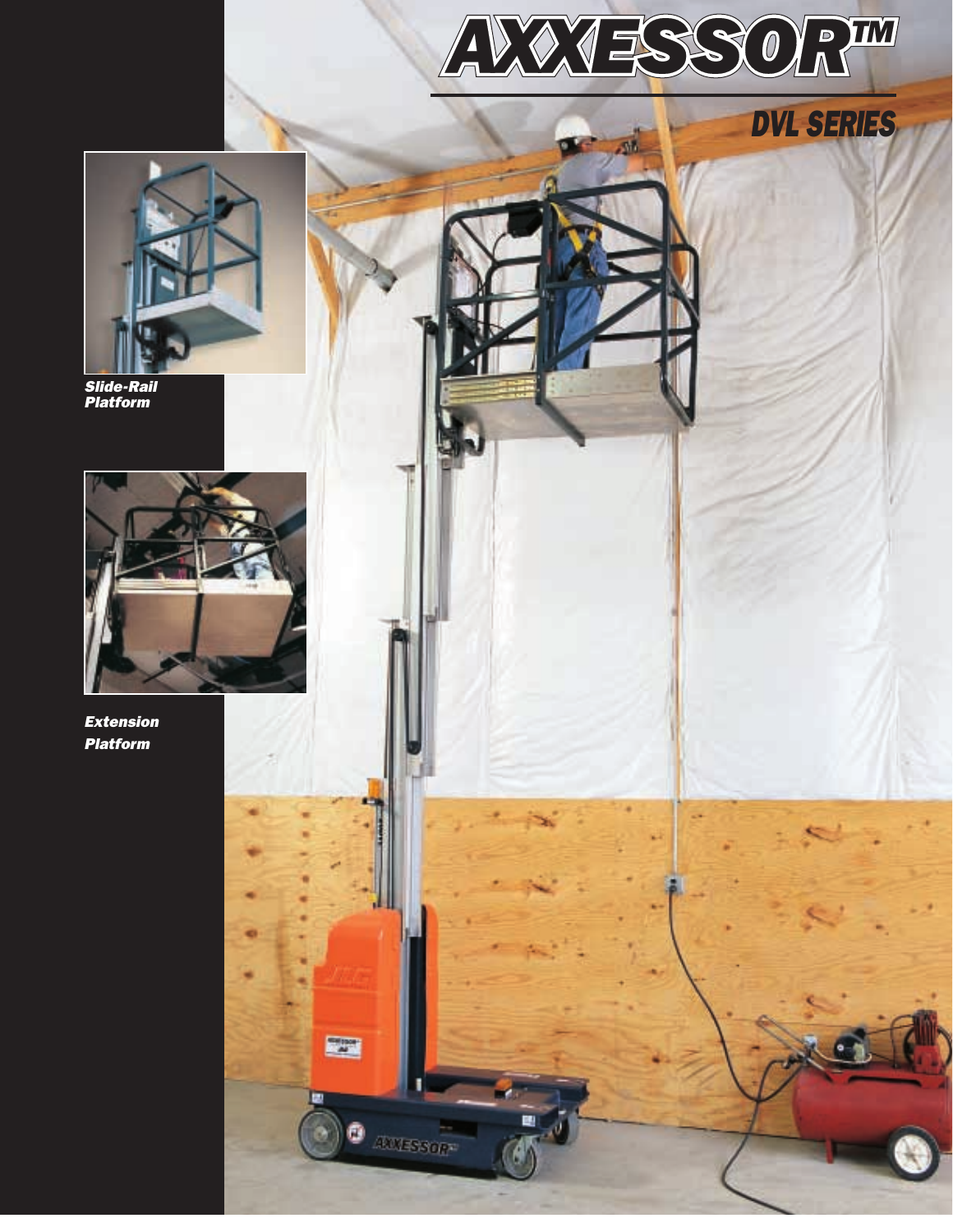

# JLG can put you in a powerful position

Whatever your rental and maintenance needs, from electrical installations, painting, plumbing, or window washing to seasonal decorating, AXXESSOR ™ DVL Series lifts can elevate productivity. The DVL Series lifts are ruggedly designed with a duty cycle that will get through the day and more. With two models having working heights of 21' and 26' and driveable at full height, the DVL Series ser ves a broad range of applications. With a long list of standard features, multiple platform options, and machine accessories, the DVL Series lifts can be configured for your required application.

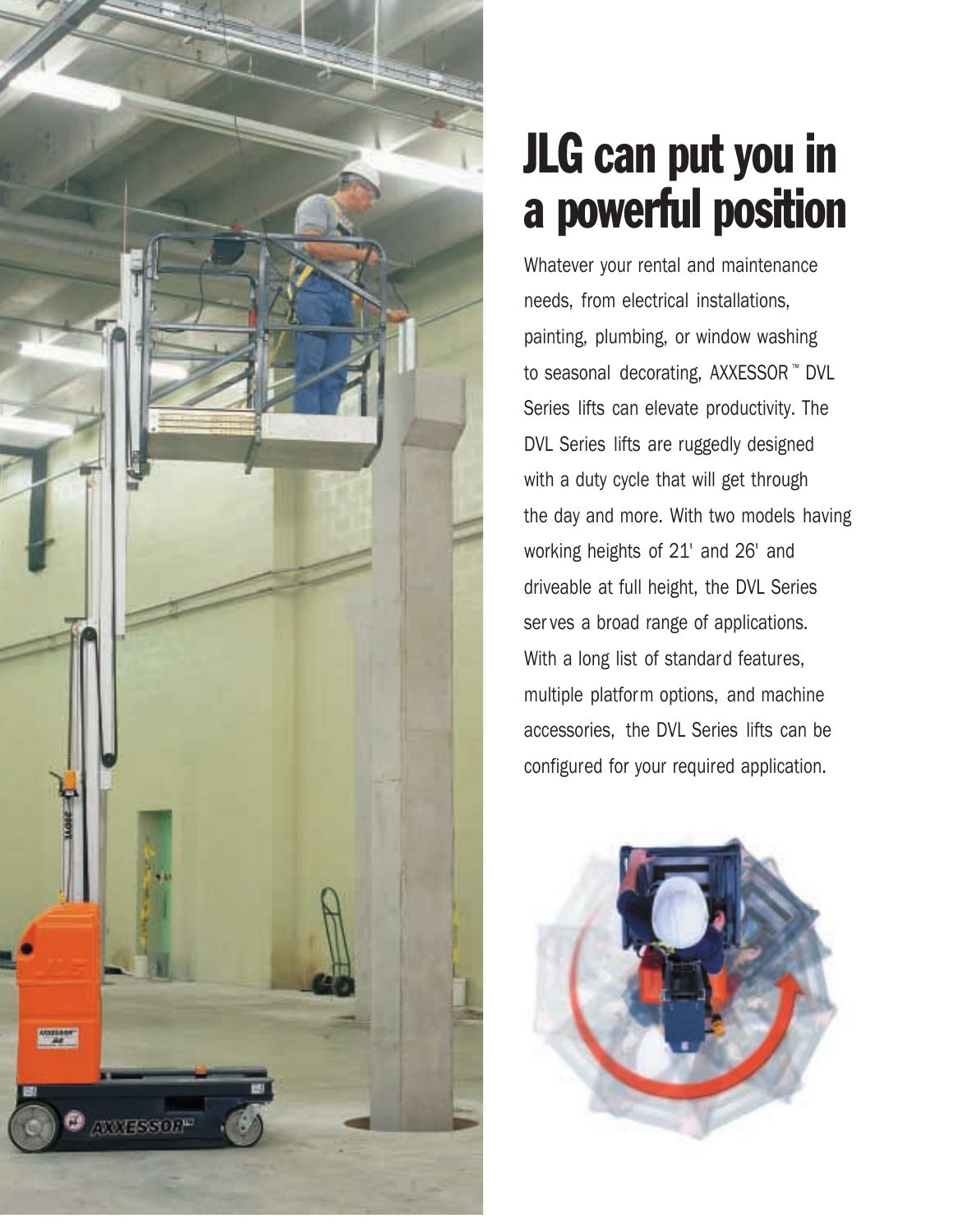# PERFORMANCE FEATURES



#### Exceptionally Rigid Mast

Large guide-blocks and oversized anodized mast sections provide an exceptionally smooth and rigid mast that requires no scheduled ser vice or lubrication to the guide system.



#### Power Management System

Maintenance-free batteries, a fast 5-hour charger and an automatic power-off control provide reliable power for long days of operation. Plus, the battery discharge indicator (BDI) accurately tracks available power.



#### Pothole Protection System

JLG's automatic Pothole Protection System (PHP) provides additional support for the lift in the event a wheel or caster drops into a hole. The platform controls are safety-interlocked to the machine's tilt and Pothole Protection System.

#### **Outstanding Gradeability**

With the platform lowered, the DVL Series has a maximum speed of 2.5 MPH and 30% gradeability to maneuver around the jobsite efficiently.



#### **Operator** Preferred Controls

JLG's Point-N-Go® control system provides smooth drive and lift operation and allows the operator to drive and steer simultaneously . The operator can precisely position the platform with the variable speed elevate and descent controls.

#### Compact and **Maneuverable**

With large diameter, counter-rotating rear wheels and a small chassis (29.5" W x 51.5" L), the DVL Series is designed for efficient operation in tight spaces and narrow aisles.